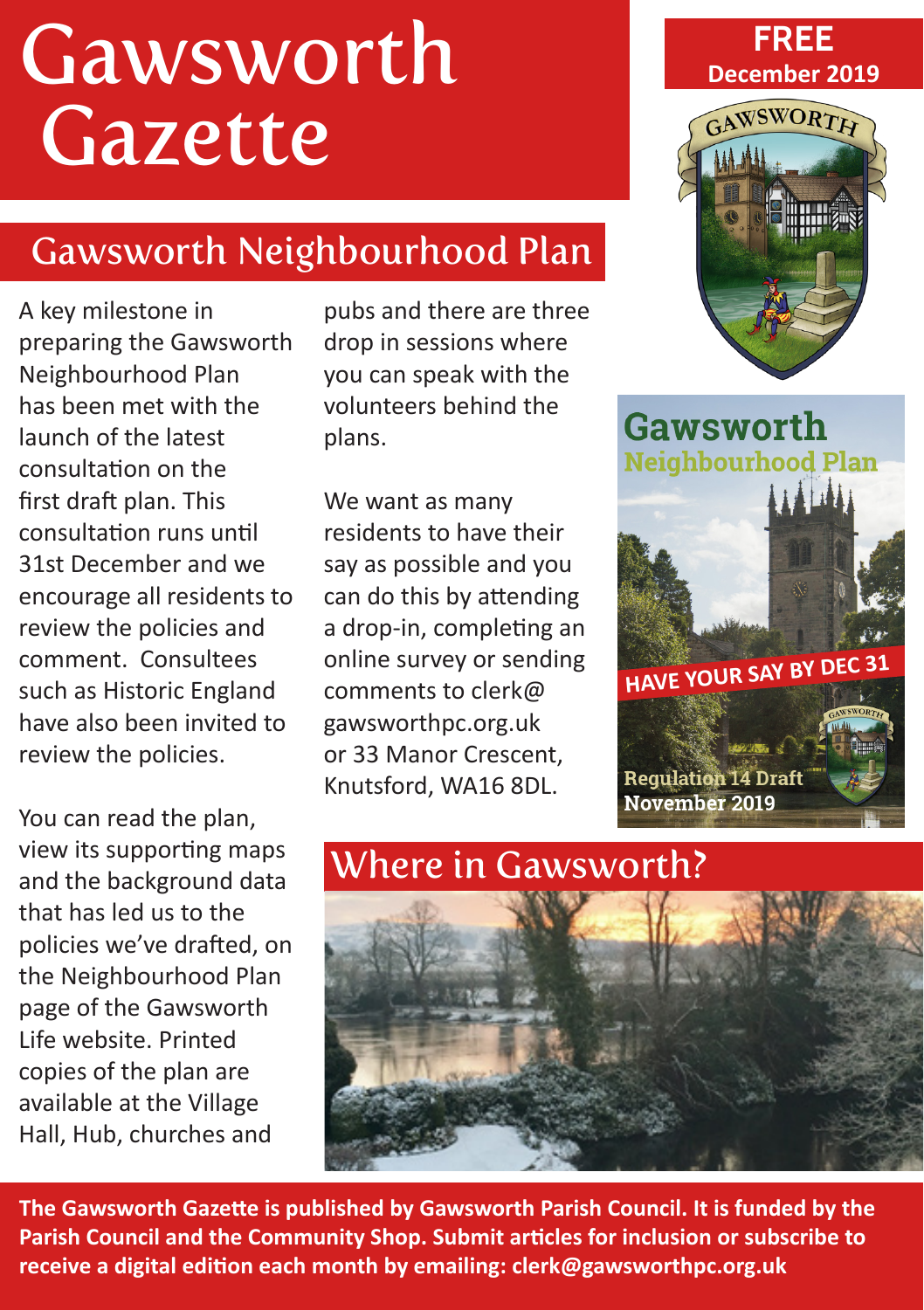## Community Diary

**1st 10am** C Christingle Service 01260 223 383

**4th 2pm**  M Pastimes 'Alaska' 01625 420 829

**5th and 12th 10am** M Coffee Morning Gawsworth WI 01625 433 239

**7th 5pm to 6:30pm** SChristmas Light Switch On

**7th - 15th 11am to 4:30pm** C Christmas Tree Festival

**10th 6pm to 8pm** R Neighbourhood Plan Drop-In Session

**14th** S Free Children's Christmas Party - call 01625 423987 to book

**15th 8am to 11am** H Neighbourhood Plan Drop-In Session

**15th 4pm** S Village Praise with Nativity, Tea and Cake

**17th 8am to 11am** H Neighbourhood Plan Drop-In Session

V **18th 7:30pm** GASS Festive Fun - £3/£6 Tickets - 01625 425 428

M **19th 10am** Luncheon Club

**23rd 6:30pm** Carols on the Green

#### **January**

Holiday Club M **2nd** 'Going on a Journey' 01260 222 907

**25th** Burns Night at the Harrington Arms

# Regular Groups

**Monday** Beavers 5:30pm Cubs 6:45pm S (2nd) Church Study Group 2pm C

**Tuesday** Girls Brigade 6pm Yoga 7pm (3rd) Ramblers: 9:30am C S

**Thursday** Scouts 7:00pm Bridge Club 7:15pm

#### **Sunday**

See the Parish and Village News magazine for details of church services.

*S = Scout Hall V = Village Hall M = Methodist Hall H = Hub C = Church Hall R = Rising Sun*

**Submit your events to Jane Robertson:** 01625 267 342

# Community Governance Review

Cheshire East Council is beginning a community governance review, which looks at things such as the number of parish councillors, parish boundaries and warding (e.g. Moss/Village) arrangements.

The Parish Council is interested to hear residents' views and will be specifically consulting the Moss Ward residents who could be most affected.

More info on the Gawsworth Life website.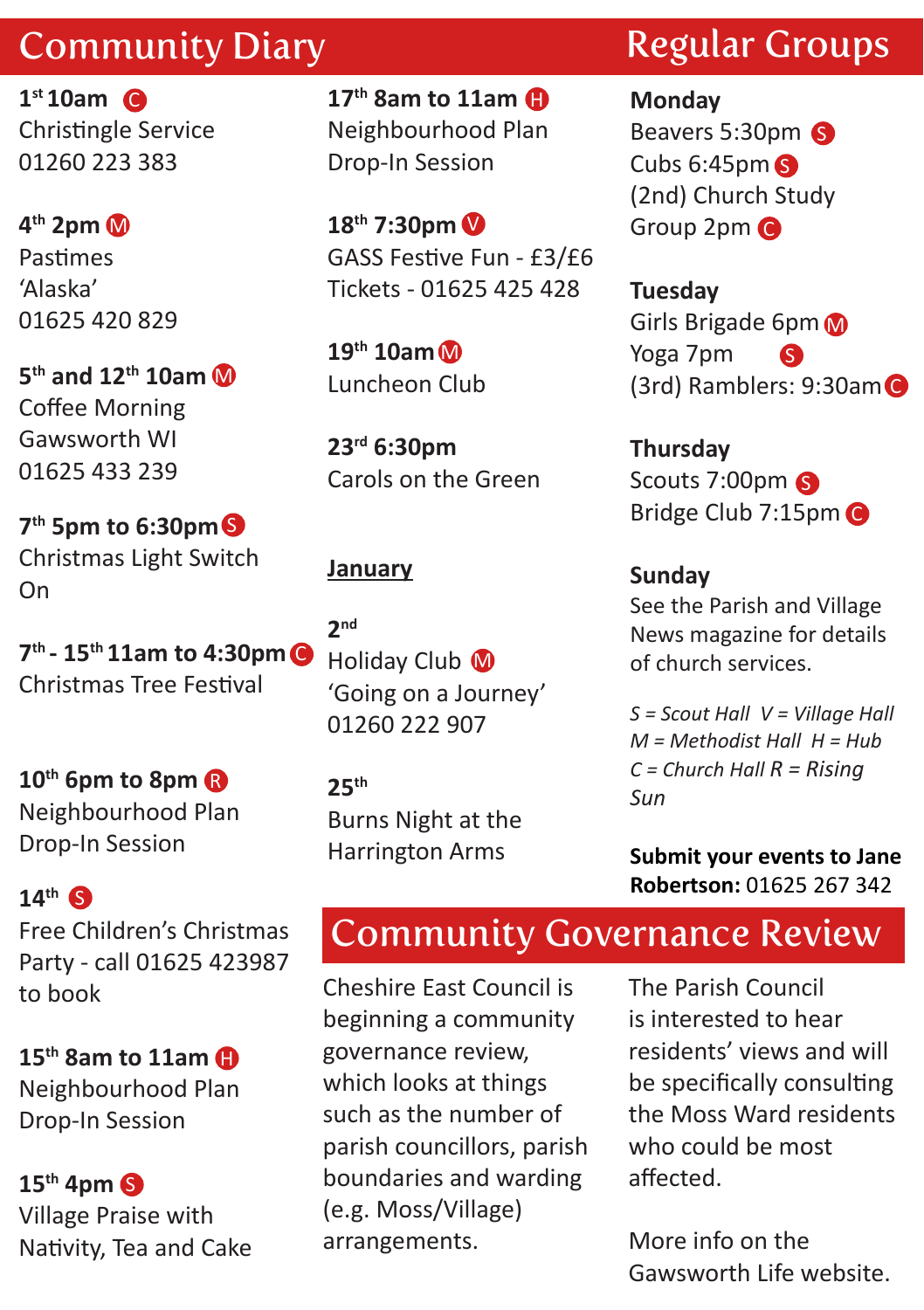#### Gawsworth Shop News

The Festive Season is upon us and like everyone else the Shop has its Christmas fare on the shelves and in our new window display.

The refurbishment of the seating area in the Hub is progressing well. The tables and chairs and display shelves are now in place (see picture) The chairs, kindly donated by the Methodist Church, are due to be reupholstered to complement the new soft furnishings which we are planning.

We have just ordered an upgrade of our broadband service which when done will provide a fast wifi service for customer use.

To help promote the Hub and celebrate the season we are having a special offer of a hot drink from our new Kenco range and a mince pie, all for just £2 throughout December. Please note that orders should be placed and collected

from the deli counter as we cannot provide a waitress service.

We will also be launching our Christmas Raffle which will include a luxury hamper among many other prizes, Call into the Shop to see what they are.

The launch has had to be delayed this year so please support it by calling into the shop and buying your tickets. By purchasing tickets you are showing your support for both the keeping the Shop and all those involved with running it.

As in previous years the Shop will be sponsoring a tree at the Christmas Tree Festival.

If you have never been to see the trees it is a magical experience for both children and adults with 20 or more trees beautifully decorated. Please don't be put off just because it is set in a church.



### Dark Lane Set to be Approved

Cheshire East Council's Northern Planning Committee will at last be making a decision on the proposed development on Dark Lane at its meeting on 4th December. It is recommended for approval by the lead planning officer.

Cllr Paul Woods will be attending the meeting to speak on behalf of the community against the development and urging the councillors to reject the plans.

Full details of the reasons for the recommendation for approval can be seen in the planning officer's report on the Cheshire East Council website.